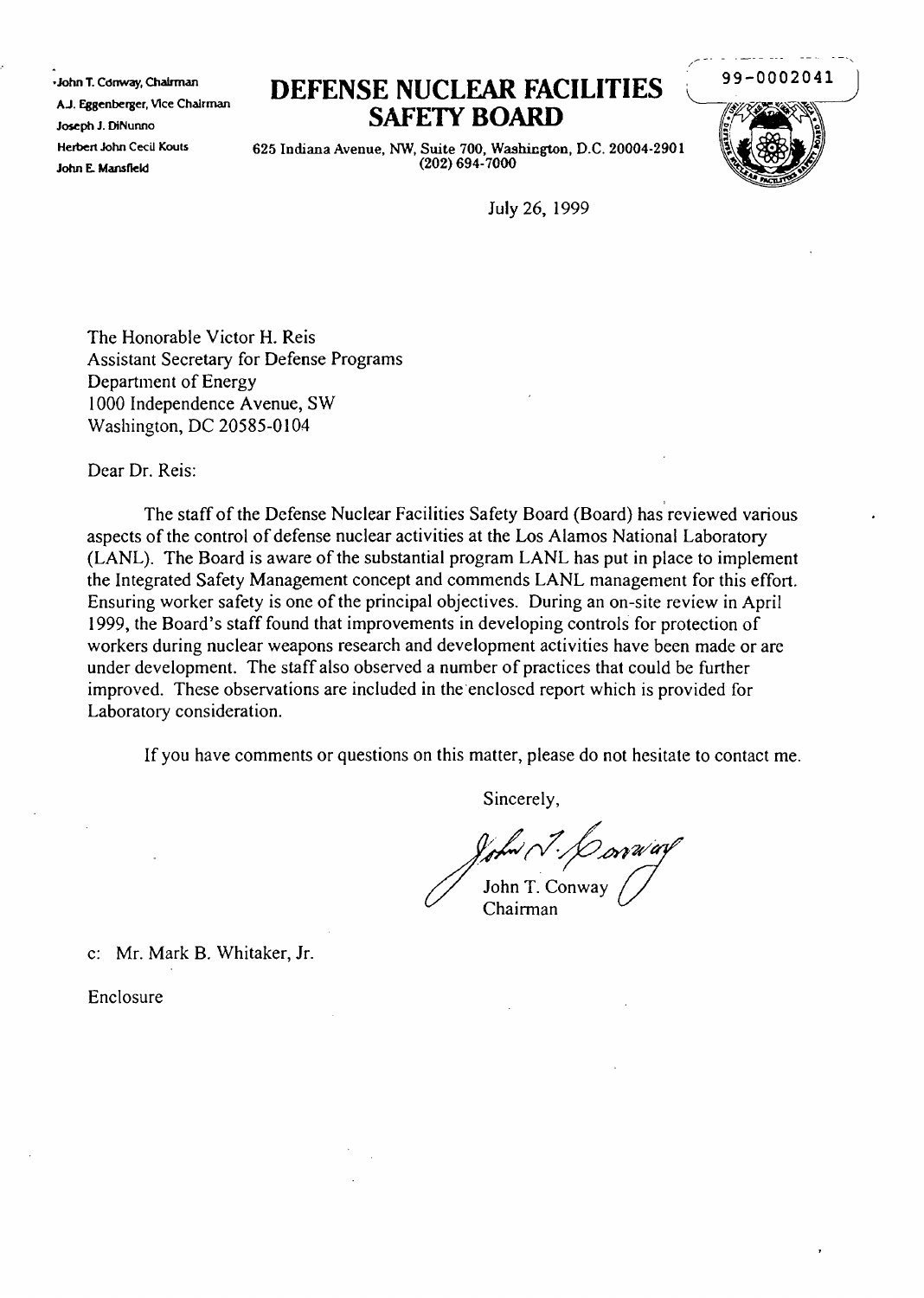## DEFENSE NUCLEAR FACILITIES SAFETY BOARD

## Staff Issue Report

April 15, 1999

| <b>MEMORANDUM FOR:</b> | G. W. Cunningham, Technical Director<br>J. K. Fortenberry, Deputy Technical Director |
|------------------------|--------------------------------------------------------------------------------------|
| <b>COPIES:</b>         | <b>Board Members</b>                                                                 |
| <b>FROM:</b>           | D. Burnfield                                                                         |
| <b>SUBJECT:</b>        | Review of Worker Protection Practices at Los Alamos National<br>Laboratory           |

This report documents the results of reviews of the implementation of worker protection practices at the Los Alamos National Laboratory (LANL), and highlights noteworthy practices and specific areas in which improvements may be possible, based on the staff's observations during the reviews.

These reviews examined the implementation of activity-level worker protection practices in the work planning for research and development (R&D) and facility projects for defense activities at LANL. The reviews included discussions with representatives of the Department of Energy (DOE) Los Alamos Area Office (LAAO), presentations by and discussions with responsible LANL staff, and walkthroughs of several projects in TA-55. The most recent review was conducted during April 5-8, 1999, by members of the staff of the Defense Nuclear Facilities Safety Board (Board), D. Bumfield, A. Jordan, and M. Helfrich, assisted by outside expert D. Volgenau. A previous review was led by 1. Troan in August 1998.

Implementation of Safe Work Practices for R&D. LANL management is vigorously pursuing the implementation of an Integrated Safety Management System (ISMS). LANL developed Laboratory Performance Requirements (LPRs) and Laboratory Implementing Requirements (LIRs) to implement contractual requirements. These documents are supplemented by Laboratory Implementing Guidance (LIG) documents. Deviation from the LPRs and LIRs is permitted, through a formal approval process. LANL management is working to ensure that the principal investigators for R&D projects recognize their responsibility to conduct work safely. This is a strong underlying theme of the Safe Work Practices (SWP) LIRs, which are intended to implement an ISMS for R&D work.

*LANL Documentation-The* SWP LIRs impose significant responsibilities on the workers, but do not in our view, contain sufficient guidance to enable them to meet those responsibilities. An objective of the SWP LIRs is to ensure that principal investigators and line managers/supervisors retain responsibility for the safety of R&D work. While this objective is commendable, the requirements must be carefully and completely stated to ensure the desired results are achieved.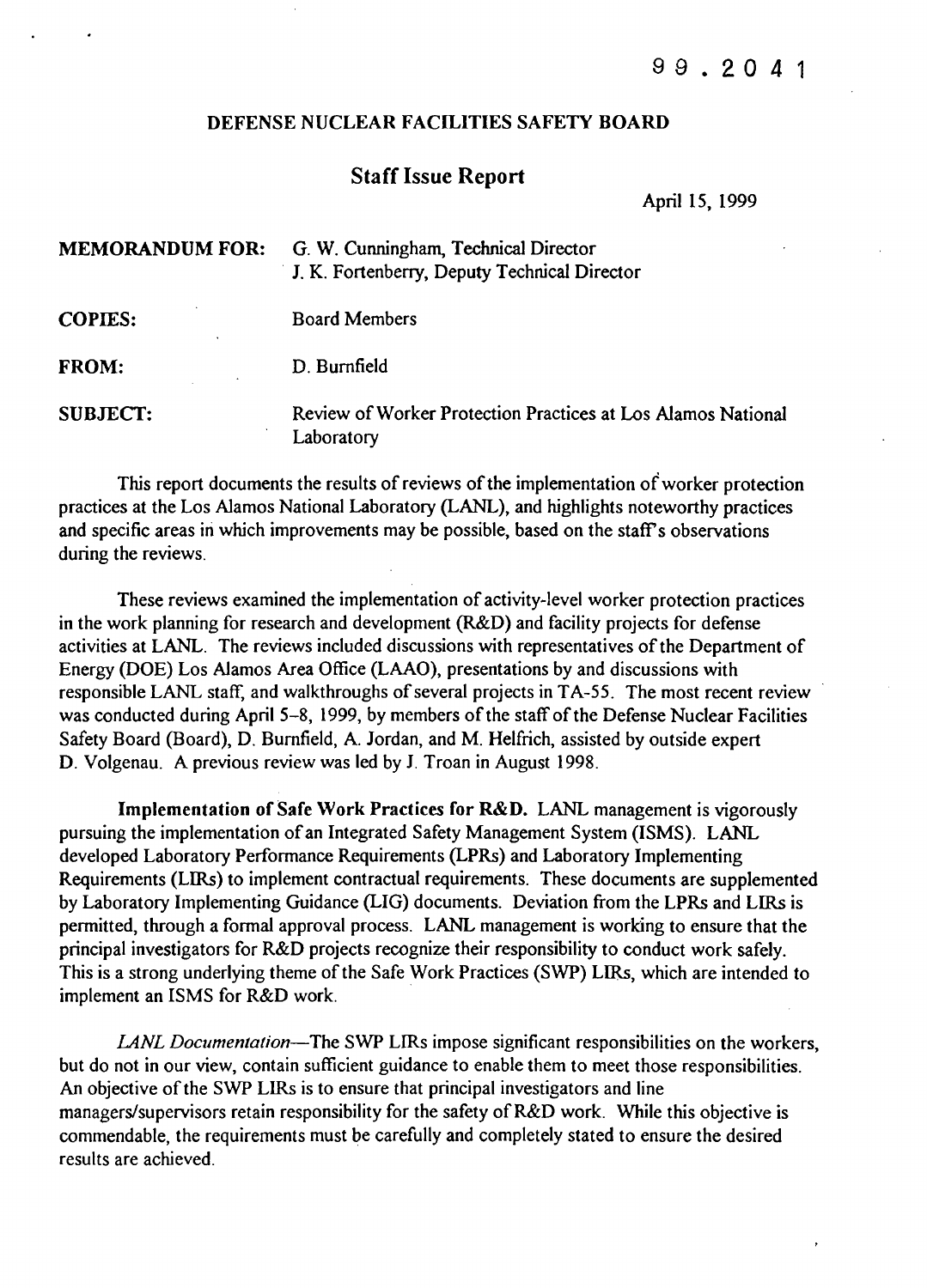The LIRs require that a Hazard Control Plan (HCP) be written whenever new controls are developed, existing controls are modified, or established documentation is not adequate to communicate the hazards posed by the work. The HCP documents the hazards control system for a particular work activity. Workers are to use it directly in the field. However, the LIRs do not adequately describe the purpose and intended use of the HCP. Upon examination of a number of sample HCPs, the staff noted that this lack of specificity resulted in inconsistent HCPs that provide insufficient documentation to ensure the activity-level safety envelope can be maintained. Additional guidance (i.e, LIGs) and improved LIRs are needed to provide the necessary flexibility and yet document the hazards analysis and implementation of controls to ensure worker safety.

The LIRs contain a matrix designed to assist in estimating risk for an activity. The matrix requires the planner to estimate risk for each combination of severity and likelihood. The estimated risks are used to establish the levels of review and line management authorization. However, in order to allow the researcher to categorize activities or hazards consistently, additional guidance may be necessary in the LIRs. Guidance and examples for selecting the frequency category for the types of research tasks normally performed would be beneficial as would guidance for determining consequences. For example, the guidance could define the risk category for potential scenarios such as a fall from a height of 6 feet, a radiation exposure of 50 rem, or work in a glovebox containing gram level quantities of plutonium.

The LIRs could benefit from more emphasis on the effective use ofintegrated teams to plan work. Planning is done routinely in a serial manner. The use of environment, safety, and health (ES&H) subject matter experts (SMEs) is mentioned as a mechanism for providing assistance rather than being integral to a team approach. Also, the LIRs do not identify that an SME in an area other than ES&H might be appropriate. An interdependent team relationship for all tasks (both R&D and Facility work) not within the well-defined skill of a researcher/worker has proven successful at other sites.

The LIRs could benefit from additional guidance on how to select and document the methodologies to be used for hazards analysis. If the researchers are tasked to make these decisions, they need to be provided the necessary tools. In order to assist the researchers an annotated list of acceptable hazard analysis techniques (such as can be found in the Center for Chemical Process Safety Guidelines for Hazard Evaluation Procedures) could be developed to provide flexibility and assist the workers to choose the technique best suited for the activity. Given appropriate guidance, the researchers could develop and use their own techniques, provided they retained the documentation of the methodology. Presently however, formal activity level hazards analyses are not routinely being conducted for R&D work activities.

The LIRs require that each organization inventory its work activities. However, the LIRs do not specify the purpose and intended use of these inventories. Review of completed work activity inventories by various groups has revealed a lack of completeness, detail, and consistency.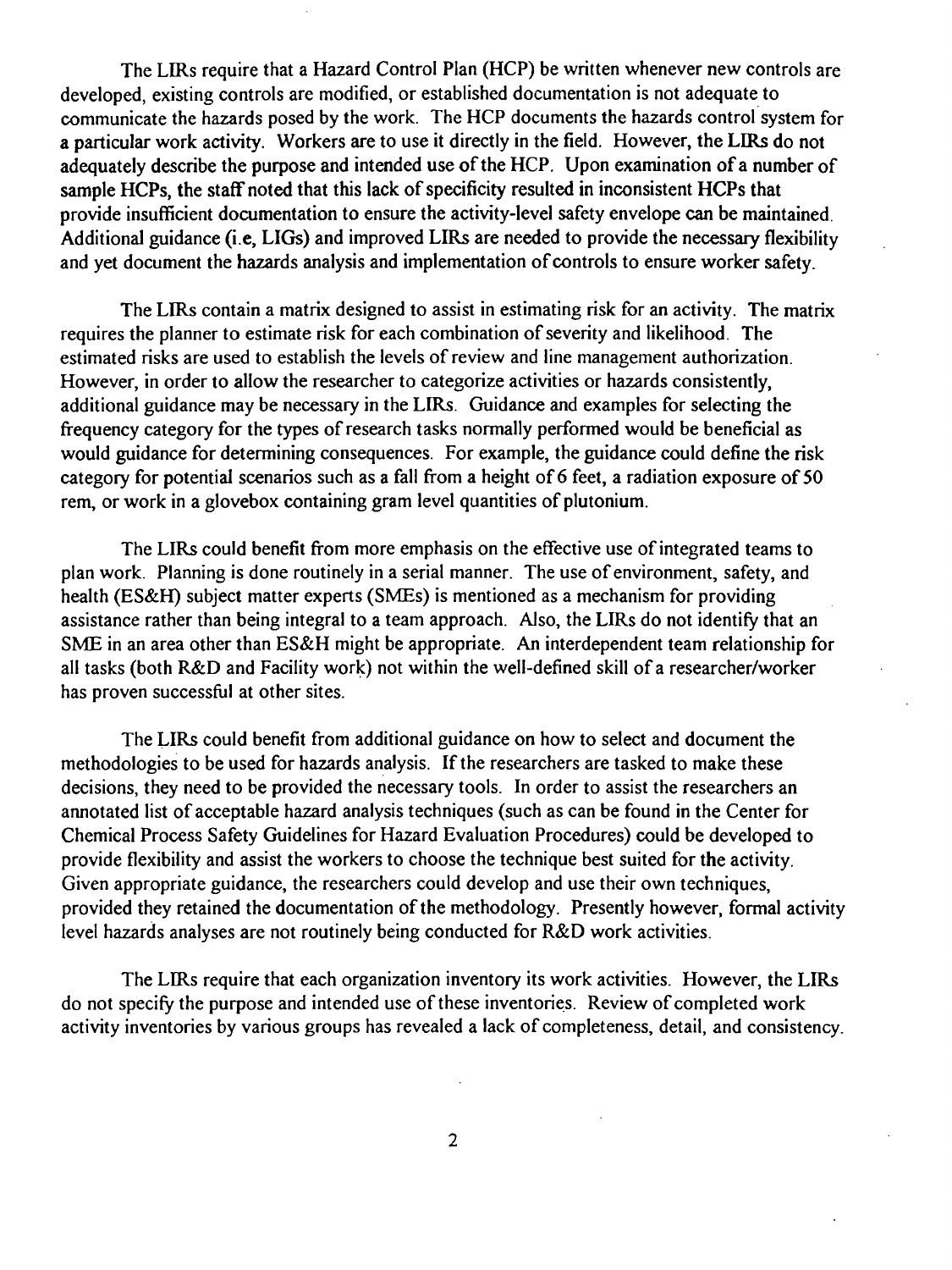*Performance of Hazards Analysis*—TSA-11, the LANL Probabilistic Risk and Analysis Group, does qualitative as well as quantitative hazards analysis in support of DOE and LANL missions. The group has a wide range of analysis capabilities and is staffed by experienced people. However, the group only participates in activity-level hazards analyses when specifically requested. The Lab might benefit from enlarging its role and assignments. For example, this organization could serve as mentors and help develop hazards analysis tools and techniques for use by researchers on R&D projects.

*Feedback and Improvement-The* process for capturing lessons learned from R&D work activities is not yet mature. Although LANL personnel share information internally from such sources as periodic management walkarounds, occurrences, and new directives, there is no program for capturing the lessons learned from individual work activities.

*ISMS Training-Safe* Work Practices training was to be provided to personnel likely to be . assigned responsibility for developing or modifying controls to mitigate R&D work hazards, as well as to line managers who might authorize work once controls are in place. More than 2000 people have been trained. Yet, no evaluation was performed to determine whether all appropriate personnel have been trained, and there is no plan to conduct continuing training or training for new hires. Review of the training plan indicated many strengths. A significant strong point was the use of varied analysis techniques beyond job hazards analysis to analyze workplace hazards, together with examples of their use.

Implementation of SWP by Nuclear Materials Technology (NMT). The NMT Division requested and was granted a variance from the requirements ofthe SWP LIRs. As justification, NMT stated that the Division's existing activity level work control processes met or exceeded the major implementing criteria of the LIRs. For the conduct of R&D work, the NMT Division uses a combination of documents mandated by recently issued internal divisional procedures. These documents, which include safe operating procedures (SOPs), experimental plans, and special work permits, provide for written work authorization and are intended for field use. They are used to identify the hazards and controls associated with potentially hazardous R&D-related activities.

The Board's staff reviewed the NMT procedures and a sample of the documents associated with work in TA-55. The following observations resulted from this review:

• NMT requires process hazards analysis for all R&D activities. Although aspects of the associated process hazards analysis did flow down to the controls section ofthe SOP, there was no indication that specific activity level hazards analyses were routinely conducted to ensure that proper controls were developed and implemented. In addition, the SOPs reviewed did not always have a one-to-one correlation between controls identified in the hazards identification section of the procedure and those in the body of the procedure.